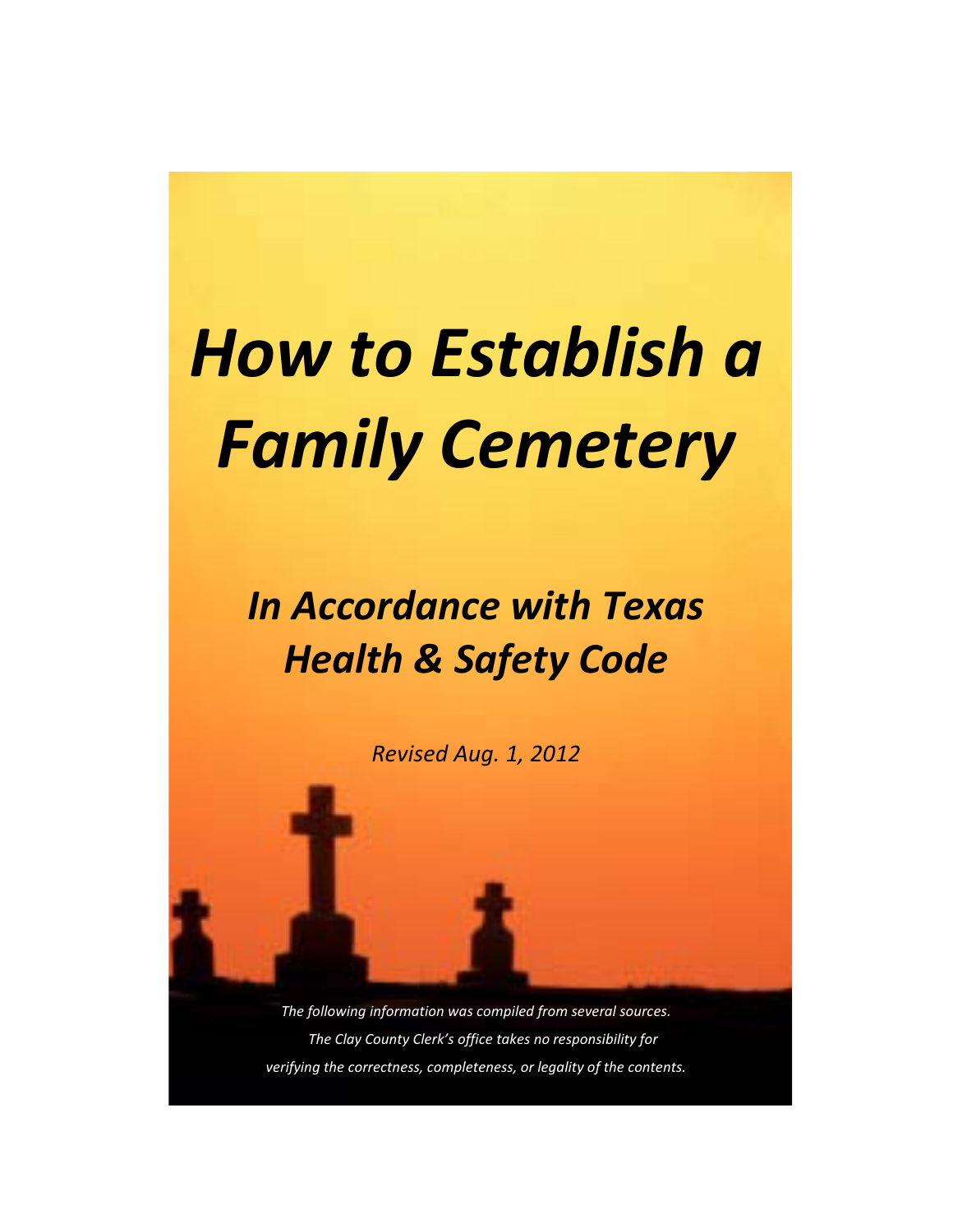Texas Health & Safety Code Ch. 711

Sec. 711.034. DEDICATION. (a) A cemetery organization that acquires property for interment purposes shall:

(1) in the case of land, survey and subdivide the property into gardens or sections, with descriptive names or numbers, and make a map or plat of the property showing the plots contained within the perimeter boundary and showing a specific unique number for each plot; or

(2) in the case of a mausoleum or a crematory and columbarium, make a map or plat of the property delineating sections or other divisions with descriptive names and numbers and showing a specific unique number for each crypt, lawn crypt, or niche.

(b) The cemetery organization shall file the map or plat with the county clerk of each county in which the property or any part of the property is located.

(c) The cemetery organization shall file with the map or plat a written certificate or declaration of dedication of the property delineated by the map or plat, dedicating the property exclusively to cemetery purposes. The certificate or declaration must be:

(1) in a form prescribed by the directors or officers of the cemetery organization;

(2) signed by the president or vice-president and the secretary of the cemetery organization, or by another person authorized by the directors; and

(3) acknowledged.

(d) Filing a map or plat and a certificate or declaration under this section dedicates the property for cemetery purposes and is constructive notice of that dedication.

(e) The certificate or declaration may contain a provision permitting the directors by order to resurvey and change the shape and size of the property for which the associated map or plat is filed if that change does not disturb any interred remains. If a change is made, the cemetery organization shall file an amended map or plat and shall indicate any change in a specific unique number assigned to a plot, crypt, lawn crypt, or niche.

(f) The county clerk shall number and file the map or plat and record the certificate or declaration in the county deed records.

(g) A cemetery association is civilly liable to the state in an amount not to exceed \$1,000 for each map or plat that fails to comply with Subsection (a), (b), (c), or (e).

Acts 1989, 71st Leg., ch. 678, Sec. 1, eff. Sept. 1, 1989. Amended by Acts 1993, 73rd Leg., ch. 634, Sec. 15, eff. Sept. 1, 1993; Acts 1995, 74th Leg., ch. 502, Sec. 1, eff. Oct. 1, 1995.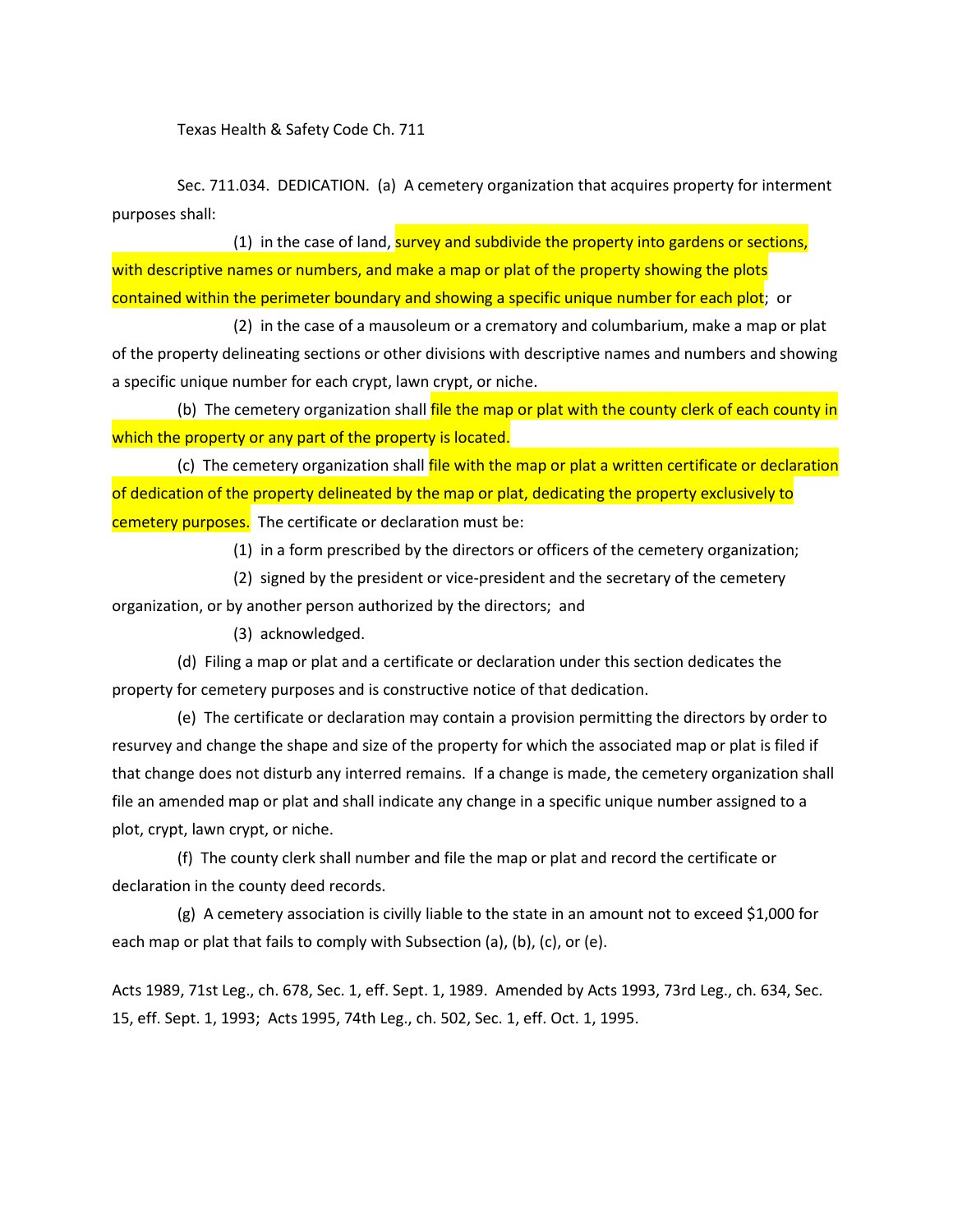Sec. 711.035. EFFECT OF DEDICATION. (a) Property may be dedicated for cemetery purposes, and the dedication is permitted in respect for the dead, for the disposition of remains, and in fulfillment of a duty to and for the benefit of the public.

(b) Dedication of cemetery property and title to the exclusive right of sepulture of a plot owner are not affected by the dissolution of the cemetery organization, nonuse by the cemetery organization, alienation, encumbrance, or forced sale of the property.

(c) Dedication of cemetery property may not be invalidated because of a violation of the law against perpetuities or the law against the suspension of the power of alienation of title to or use of property.

(d) A railroad, street, road, alley, pipeline, telephone, telegraph, electric line, wind turbine, cellular telephone tower, or other public utility or thoroughfare may not be placed through, over, or across a part of a dedicated cemetery without the consent of:

(1) the directors of the cemetery organization that owns or operates the cemetery; or

(2) at least two-thirds of the owners of plots in the cemetery.

(e) All property of a dedicated cemetery, including a road, alley, or walk in the cemetery:

(1) is exempt from public improvements assessments, fees, and public taxation; and

(2) may not be sold on execution or applied in payment of debts due from individual owners and plots.

(f) Dedicated cemetery property shall be used exclusively for cemetery purposes until the dedication is removed by court order or until the maintenance of the cemetery is enjoined or abated as a nuisance under Section 711.007.

(g) Property is considered to be dedicated cemetery property if:

(1) one or more human burials are present on the property; or

(2) a dedication of the property for cemetery use is recorded in the deed records of the county where the land is located.

Acts 1989, 71st Leg., ch. 678, Sec. 1, eff. Sept. 1, 1989. Amended by Acts 1993, 73rd Leg., ch. 634, Sec. 16, eff. Sept. 1, 1993.

Amended by:

Acts 2009, 81st Leg., R.S., Ch[. 914,](http://www.legis.state.tx.us/tlodocs/81R/billtext/html/HB02927F.HTM) Sec. 9, eff. September 1, 2009.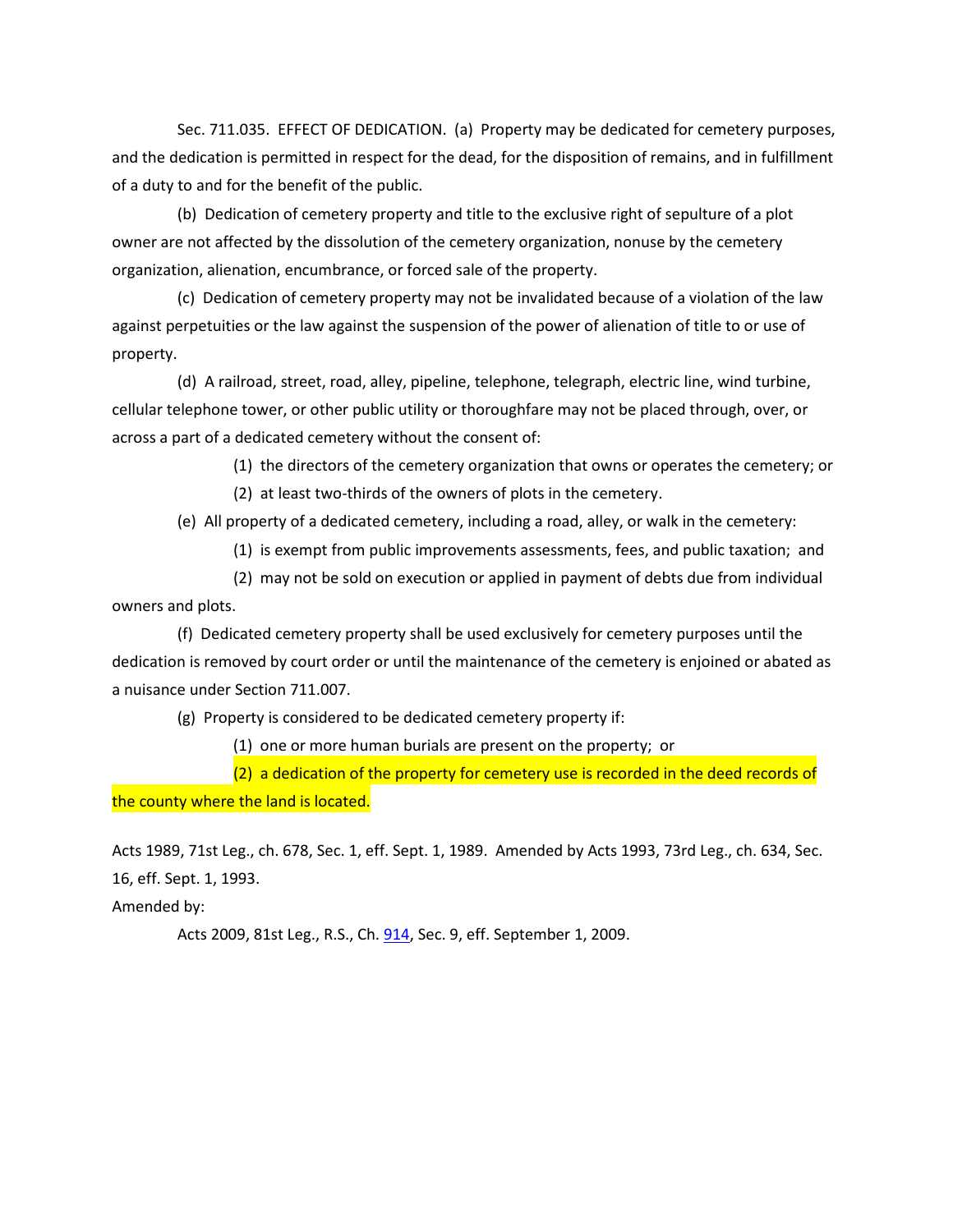Sec. 711.036. REMOVAL OF DEDICATION. (a) A cemetery organization may petition a district court of the county in which its dedicated cemetery is located to remove the dedication with respect to all or any portion of the cemetery if:

(1) all the remains have been removed from that portion of the cemetery where the dedication is to be removed; or

(2) no interments were made in that portion of the cemetery where the dedication is to be removed and that portion of the cemetery is not used or necessary for interment purposes.

(b) An owner of land adjacent to a cemetery for which a cemetery organization or other governing body does not exist may petition a district court of the county in which the cemetery is located to remove any human remains and the dedication for all or any portion of the cemetery. In addition to the notice required by Section 711.004, notice of a petition filed under this subsection must be given to the Texas Historical Commission and to the county historical commission of the county in which the cemetery is located. The Texas Historical Commission and the county historical commission may intervene and become parties to the suit. Unknown next of kin of deceased persons buried in the cemetery shall be served by publication of a notice in a newspaper of general circulation in the county in which the cemetery is located, or if there is not a newspaper of general circulation in the county, in a newspaper of general circulation in an adjacent county. A reasonable good faith effort shall be made to remove all remains and monuments from the cemetery or that portion of the cemetery for which the dedication is to be removed.

(c) The court shall order the removal of the human remains and the dedication on notice and proof satisfactory to the court that the removal is in the public interest.

Acts 1989, 71st Leg., ch. 678, Sec. 1, eff. Sept. 1, 1989. Amended by Acts 1993, 73rd Leg., ch. 634, Sec. 17, eff. Sept. 1, 1993.

Amended by:

Acts 2009, 81st Leg., R.S., Ch[. 914,](http://www.legis.state.tx.us/tlodocs/81R/billtext/html/HB02927F.HTM) Sec. 10, eff. September 1, 2009.

Sec. 711.037. LIEN AGAINST CEMETERY PROPERTY. (a) A cemetery organization by contract may incur indebtedness as required to conduct its business and may secure the indebtedness by mortgage, deed of trust, or other lien against its property.

(b) A mortgage, deed of trust, or other lien placed on dedicated cemetery property, or on cemetery property that is later dedicated with the consent of the holder of the lien, does not affect the dedication and is subject to the dedication. A sale on foreclosure of the lien is subject to the dedication of the property for cemetery purposes.